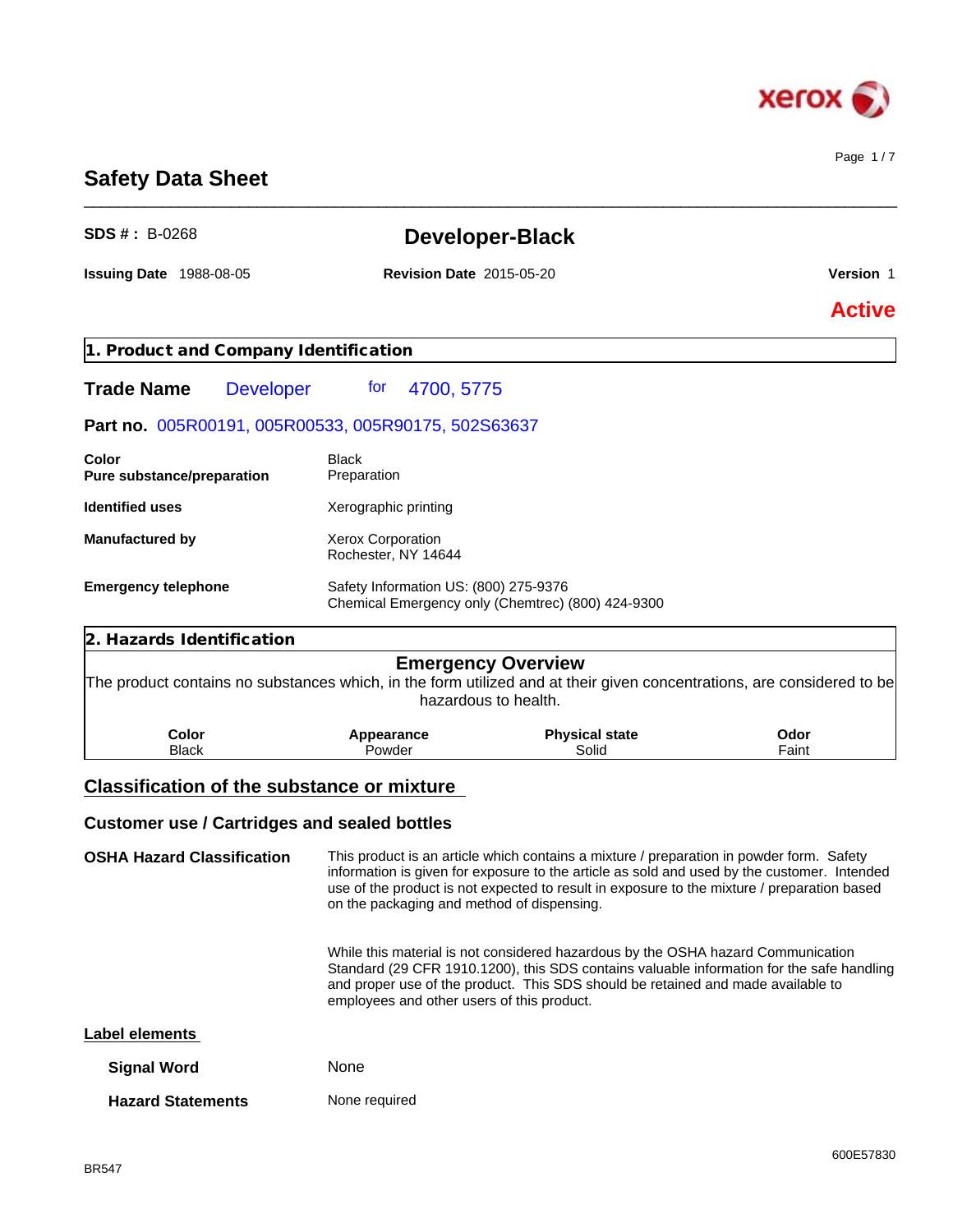

## \_\_\_\_\_\_\_\_\_\_\_\_\_\_\_\_\_\_\_\_\_\_\_\_\_\_\_\_\_\_\_\_\_\_\_\_\_\_\_\_\_\_\_\_\_\_\_\_\_\_\_\_\_\_\_\_\_\_\_\_\_\_\_\_\_\_\_\_\_\_\_\_\_\_\_\_\_\_\_\_\_\_\_\_\_\_\_\_\_\_\_\_\_\_ **SDS # :** B-0268 **Developer-Black** Page 2 / 7

| <b>Precautionary Statements</b>                              | None required                                                                                                                                                                |
|--------------------------------------------------------------|------------------------------------------------------------------------------------------------------------------------------------------------------------------------------|
| <b>Potential Health Effects</b>                              |                                                                                                                                                                              |
| <b>Principle Routes of Exposure</b><br><b>Acute toxicity</b> | Inhalation                                                                                                                                                                   |
| <b>Eyes</b>                                                  | No known effect                                                                                                                                                              |
| Skin                                                         | No known effect                                                                                                                                                              |
| <b>Inhalation</b>                                            | No known effect                                                                                                                                                              |
| Ingestion                                                    | No known effect                                                                                                                                                              |
| <b>Chronic effects</b>                                       |                                                                                                                                                                              |
| <b>Main symptoms</b>                                         | Overexposure may cause:                                                                                                                                                      |
|                                                              | mild respiratory irritation similar to nuisance dust.                                                                                                                        |
| Aggravated medical conditions                                | None under normal use conditions                                                                                                                                             |
| <b>Environmental hazard</b>                                  | The environmental impact of this product has not been fully investigated. However, this<br>preparation is not expected to present significant adverse environmental effects. |

### 3. Composition/Information on Ingredients

| <b>Chemical Name</b>        | <b>CAS-No</b> | Weight % |
|-----------------------------|---------------|----------|
| Ferrite                     | 66402-68-4    | >85      |
| Styrene/butadiene copolymer | 9003-55-8     | $<$ 10   |
| Diflouoroethylene polymer   | 24937-79-9    | <5       |
| Polymethylmethacrylate      | 9011-14-7     | <ຕ       |
| Rosin acid                  | 8050-09-7     |          |
| Magnetite                   | 1317-61-9     |          |
| Carbon Black                | 1333-86-4     |          |
| Quaternary ammonium salt    | 3843-16-1     |          |

### 4. First Aid Measures

| <b>General advice</b><br>For external use only. When symptoms persist or in all cases of doubt seek medical advice.<br>Show this material safety data sheet to the doctor in attendance. |                                                                     |  |
|------------------------------------------------------------------------------------------------------------------------------------------------------------------------------------------|---------------------------------------------------------------------|--|
| Immediately flush with plenty of water. After initial flushing, remove any contact lenses and<br>Eye contact<br>continue flushing for at least 15 minutes                                |                                                                     |  |
| <b>Skin contact</b>                                                                                                                                                                      | Wash skin with soap and water                                       |  |
| <b>Inhalation</b>                                                                                                                                                                        | Move to fresh air                                                   |  |
| Ingestion                                                                                                                                                                                | Rinse mouth with water and afterwards drink plenty of water or milk |  |
| Notes to physician                                                                                                                                                                       | Treat symptomatically                                               |  |
| <b>Protection of first-aiders</b>                                                                                                                                                        | No special protective equipment required                            |  |
| 5. Fire-Fighting Measures                                                                                                                                                                |                                                                     |  |

| <b>Flammable properties</b>  | Not flammable. Will not readily ignite                    |
|------------------------------|-----------------------------------------------------------|
| <b>Flash point</b>           | Not applicable                                            |
| Suitable extinguishing media | Use water spray or fog; do not use straight streams, Foam |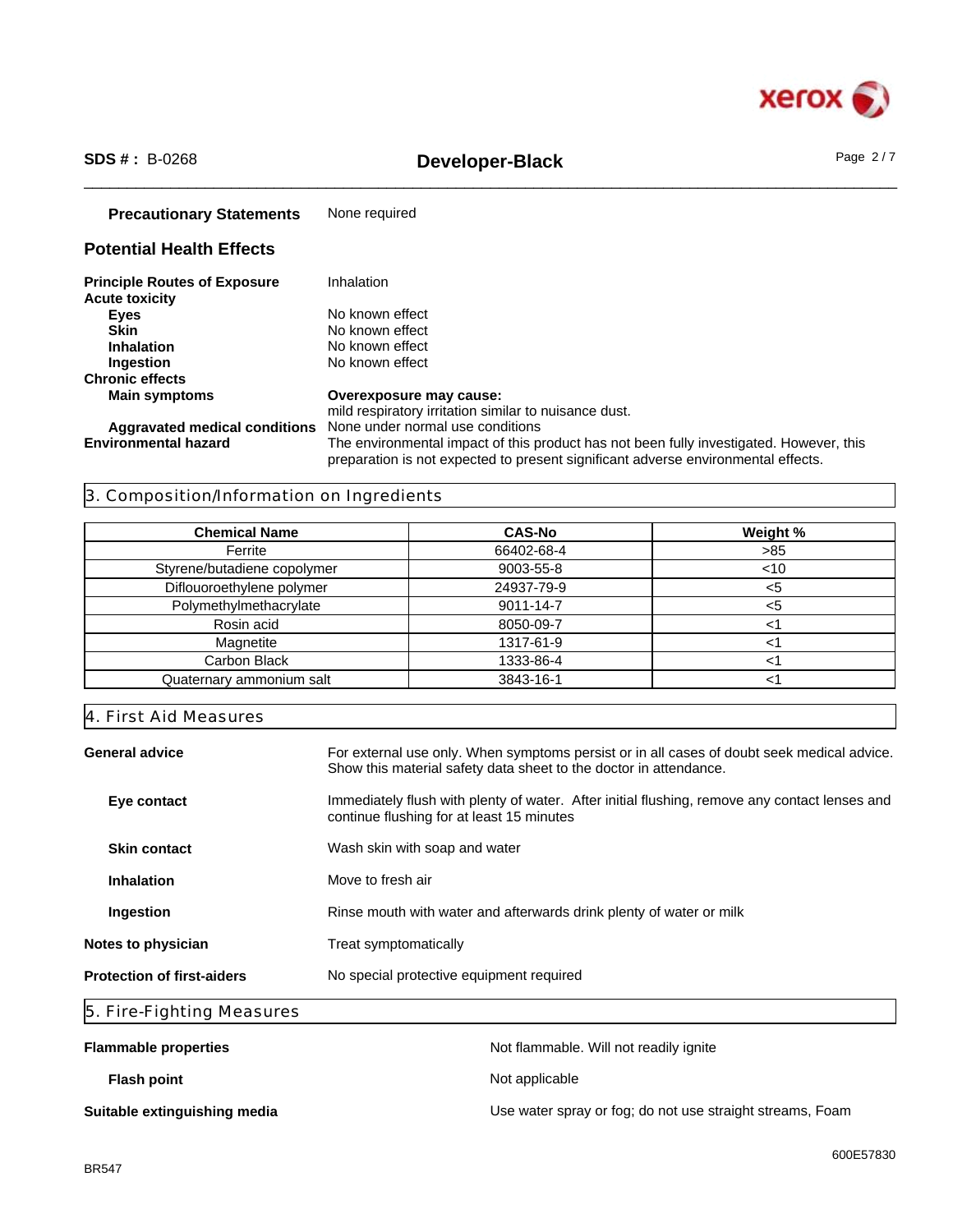

\_\_\_\_\_\_\_\_\_\_\_\_\_\_\_\_\_\_\_\_\_\_\_\_\_\_\_\_\_\_\_\_\_\_\_\_\_\_\_\_\_\_\_\_\_\_\_\_\_\_\_\_\_\_\_\_\_\_\_\_\_\_\_\_\_\_\_\_\_\_\_\_\_\_\_\_\_\_\_\_\_\_\_\_\_\_\_\_\_\_\_\_\_\_ **SDS # :** B-0268 **Developer-Black** Page 3 / 7

**Unsuitable extinguishing media Do not use a solid water stream as it may scatter and spread fire Specific hazards arising from the chemical Hazardous combustion products Hazardous decomposition products due to incomplete** combustion, Carbon oxides, Nitrogen oxides (NOx) **Explosion Data Sensitivity to Mechanical Impact <br>
Sensitivity to Static Discharge Manual Sensitivity to Static Discharge Manual Sensitive Sensitive Control of S** Fine dust dispersed in air, in sufficient concentrations, and in the presence of an ignition source is a potential dust explosion hazard

#### **Protective Equipment and Precautions for Firefighters**

In the event of fire and/or explosion do not breathe fumes. Wear fire/flame resistant/retardant clothing. Use self-contained pressure-demand breathing apparatus if needed to prevent exposure to smoke or airborne toxins.

| 6. Accidental Release Measures                                                                                                                                         |                                                                                                                                                                              |  |  |  |
|------------------------------------------------------------------------------------------------------------------------------------------------------------------------|------------------------------------------------------------------------------------------------------------------------------------------------------------------------------|--|--|--|
| <b>Personal Precautions</b>                                                                                                                                            | Avoid breathing dust                                                                                                                                                         |  |  |  |
| <b>Environmental Precautions</b>                                                                                                                                       | No special environmental precautions required                                                                                                                                |  |  |  |
| <b>Methods for containment</b>                                                                                                                                         | Prevent dust cloud                                                                                                                                                           |  |  |  |
| Prevent dust cloud. Sweep up or vacuum up spillage and collect in suitable container for<br>Methods for cleaning up<br>disposal. Use non-sparking tools and equipment. |                                                                                                                                                                              |  |  |  |
| <b>Other Information</b>                                                                                                                                               | The environmental impact of this product has not been fully investigated. However, this<br>preparation is not expected to present significant adverse environmental effects. |  |  |  |
| 7. Handling and Storage                                                                                                                                                |                                                                                                                                                                              |  |  |  |
| Advice on safe handling                                                                                                                                                | Handle in accordance with good industrial hygiene and safety practice<br>Avoid dust accumulation in enclosed space<br>Prevent dust cloud                                     |  |  |  |
| <b>Technical measures/Storage</b><br>Keep container tightly closed in a dry and well-ventilated place<br>conditions<br>Store at room temperature                       |                                                                                                                                                                              |  |  |  |
| None under normal use condtions<br><b>Hygiene measures</b>                                                                                                             |                                                                                                                                                                              |  |  |  |

#### **Exposure guidelines Product information**

| <b>ACGIH TLV TWA</b>        | 10 mg/m <sup>3</sup> (inhalable particles) |
|-----------------------------|--------------------------------------------|
| <b>ACGIH TLV TWA</b>        | $3$ mg/m <sup>3</sup> (respirable dust)    |
| <b>OSHA PEL TWA</b>         | 15 mg/m <sup>3</sup> (total dust)          |
| <b>OSHA PEL TWA</b>         | 5 mg/m <sup>3</sup> (respirable dust)      |
| <b>Xerox Exposure Limit</b> | $2.5 \text{ mg/m}^3$ (total dust)          |
| <b>Xerox Exposure Limit</b> | $0.4 \text{ mg/m}^3$ (respirable dust)     |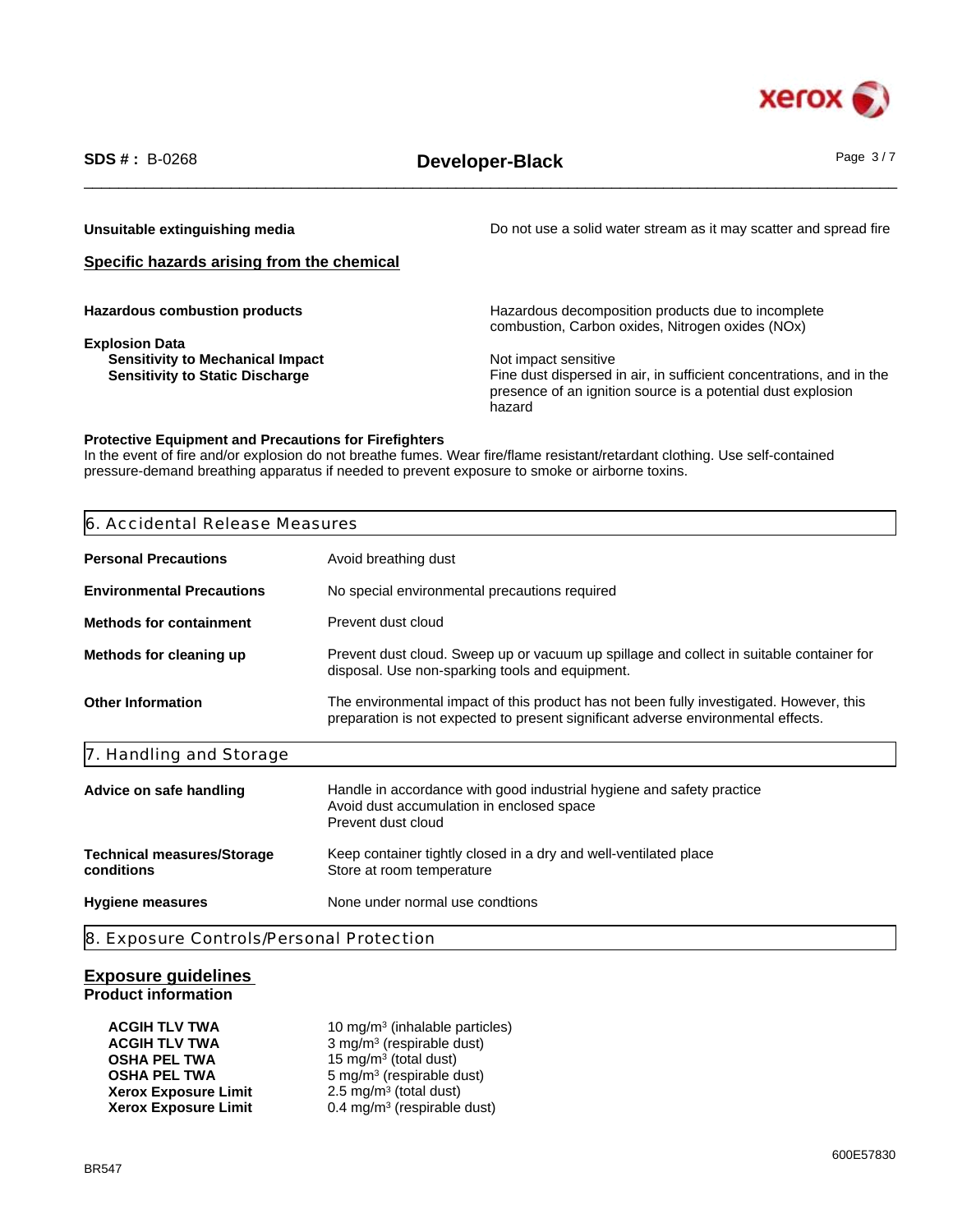

\_\_\_\_\_\_\_\_\_\_\_\_\_\_\_\_\_\_\_\_\_\_\_\_\_\_\_\_\_\_\_\_\_\_\_\_\_\_\_\_\_\_\_\_\_\_\_\_\_\_\_\_\_\_\_\_\_\_\_\_\_\_\_\_\_\_\_\_\_\_\_\_\_\_\_\_\_\_\_\_\_\_\_\_\_\_\_\_\_\_\_\_\_\_ **SDS # :** B-0268 **Developer-Black** Page 4 / 7

#### **Other Information**

The results obtained from a Xerox sponsored Chronic Toner Inhalation Study demonstrated no lung changes in rats for the lowest (1 mg/m<sup>3</sup> ) exposure level (the level most relevant to potential human exposure). A very slight degree of fibrosis was noted in 25% of animals at the middle (4mg/m<sup>3</sup>) exposure level, while a slight degree of fibrosis was noted in all the animals at the highest (16 mg/m<sup>3</sup> ) exposure level. These findings are attributed to "lung overloading", a generic response to excessive amounts of any dust retained in the lungs for a prolonged period. This study was conducted using a special test toner to comply with an EPA testing protocol.

#### **Occupational Exposure Controls**

| <b>Engineering measures</b> | None under normal use conditions |
|-----------------------------|----------------------------------|
|-----------------------------|----------------------------------|

#### **Personal Protective Equipment**

#### **Customer use / Cartridges and sealed bottles**

| <b>Respiratory protection</b> | No special protective equipment required |
|-------------------------------|------------------------------------------|
| <b>Eye/Face protection</b>    | No special protective equipment required |
| Skin and body protection      | No special protective equipment required |
| <b>Hand protection</b>        | No special protective equipment required |

#### 9. Physical and Chemical Properties

| Appearance<br><b>Odor threshold</b><br>рH<br><b>Flash point</b> | Powder<br>Not applicable<br>Not applicable<br>Not applicable |                                             | Odor<br><b>Physical state</b><br><b>Color</b><br><b>Boiling</b><br>point/range | Faint<br>Solid<br><b>Black</b><br>Not applicable                                             |
|-----------------------------------------------------------------|--------------------------------------------------------------|---------------------------------------------|--------------------------------------------------------------------------------|----------------------------------------------------------------------------------------------|
| <b>Autoignition</b><br>temperature                              | Not applicable                                               |                                             |                                                                                |                                                                                              |
| <b>Flammability Limits in Air</b>                               |                                                              | Not applicable                              |                                                                                |                                                                                              |
| <b>Explosive properties</b>                                     |                                                              | source is a potential dust explosion hazard |                                                                                | Fine dust dispersed in air, in sufficient concentrations, and in the presence of an ignition |
| Vapor pressure                                                  |                                                              | Not applicable                              |                                                                                |                                                                                              |
| Vapor density                                                   |                                                              | Not applicable                              |                                                                                |                                                                                              |
| <b>Water solubility</b>                                         |                                                              | Negligible                                  |                                                                                |                                                                                              |
| <b>Viscosity</b>                                                |                                                              | Not applicable                              |                                                                                |                                                                                              |
| <b>Partition coefficient</b>                                    |                                                              | Not applicable                              |                                                                                |                                                                                              |
| <b>Evaporation rate</b><br>Melting point/range                  |                                                              | Not applicable<br>Not determined            |                                                                                |                                                                                              |
| <b>Freezing point</b>                                           |                                                              | Not applicable                              |                                                                                |                                                                                              |
| <b>Decomposition temperature</b>                                |                                                              | Not determined                              |                                                                                |                                                                                              |
| <b>Specific gravity</b>                                         |                                                              | 1 (toner component)                         |                                                                                |                                                                                              |
|                                                                 |                                                              | $\sim$ 5 (carrier component)                |                                                                                |                                                                                              |

#### 10. Stability and Reactivity

**Reactivity Reactivity No dangerous reaction known under conditions of normal use**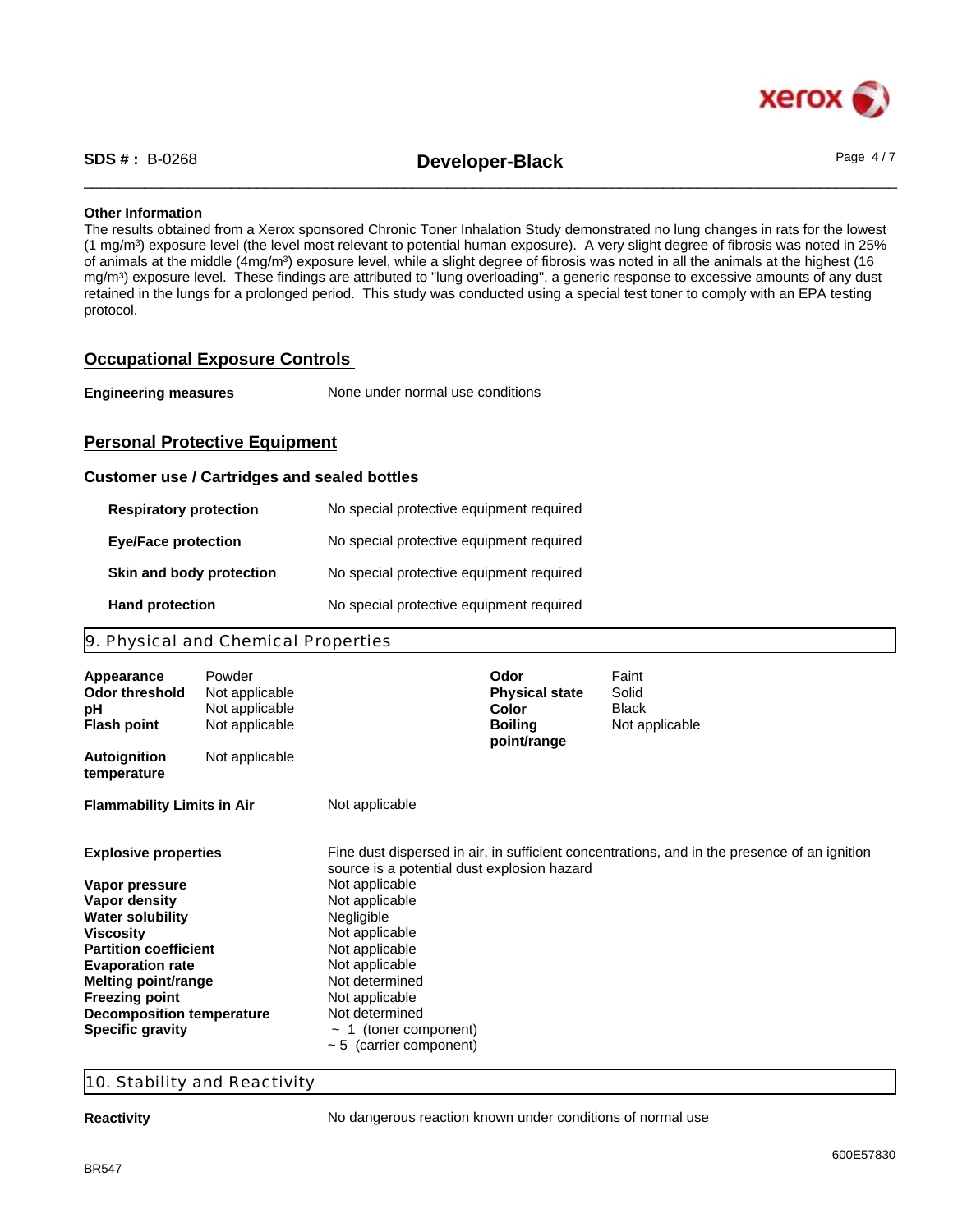

|  | <b>SDS # :</b> B-0268 |
|--|-----------------------|
|--|-----------------------|

# \_\_\_\_\_\_\_\_\_\_\_\_\_\_\_\_\_\_\_\_\_\_\_\_\_\_\_\_\_\_\_\_\_\_\_\_\_\_\_\_\_\_\_\_\_\_\_\_\_\_\_\_\_\_\_\_\_\_\_\_\_\_\_\_\_\_\_\_\_\_\_\_\_\_\_\_\_\_\_\_\_\_\_\_\_\_\_\_\_\_\_\_\_\_ **SDS # :** B-0268 **Developer-Black** Page 5 / 7

| <b>Stability</b>                                       | Stable under normal conditions                                                                                                                                    |  |
|--------------------------------------------------------|-------------------------------------------------------------------------------------------------------------------------------------------------------------------|--|
| Incompatible products                                  | None                                                                                                                                                              |  |
| <b>Conditions to Avoid</b>                             | Prevent dust cloud<br>Fine dust dispersed in air, in sufficient concentrations, and in the presence of an ignition<br>source is a potential dust explosion hazard |  |
| Hazardous Decomposition Products None under normal use |                                                                                                                                                                   |  |
| <b>Hazardous polymerization</b>                        | Hazardous polymerization does not occur                                                                                                                           |  |
| <b>Hazardous reactions</b>                             | None under normal processing                                                                                                                                      |  |
|                                                        |                                                                                                                                                                   |  |

11. Toxicological Information

The toxicity data noted below is based on the test results of similar reprographic materials.

#### **Acute toxicity**

| <b>Product information</b> |                                                                                      |                                              |            |
|----------------------------|--------------------------------------------------------------------------------------|----------------------------------------------|------------|
| <b>Irritation</b>          |                                                                                      | No skin irritation, No eye irritation        |            |
| LD50 Oral                  | $> 5$ g/kg (rat)                                                                     |                                              |            |
| <b>LD50 Dermal</b>         | $> 5$ g/kg (rabbit)                                                                  |                                              |            |
| <b>LC50 Inhalation:</b>    |                                                                                      | $> 5$ mg/L (rat, 4 hr)                       |            |
| <b>Eyes</b>                | No known effect                                                                      |                                              |            |
| <b>Skin</b>                | No known effect                                                                      |                                              |            |
| <b>Inhalation</b>          | No known effect                                                                      |                                              |            |
| Ingestion                  | No known effect                                                                      |                                              |            |
| <b>Chronic toxicity</b>    |                                                                                      |                                              |            |
| <b>Product information</b> |                                                                                      |                                              |            |
| <b>Chronic effects</b>     |                                                                                      | No known effects under normal use conditions |            |
| <b>Main symptoms</b>       | <b>Overexposure may cause:</b> mild respiratory irritation similar to nuisance dust. |                                              |            |
|                            | <b>Aggravated medical conditions</b> None under normal use conditions                |                                              |            |
| Carcinogenicity            |                                                                                      | See "Other Information" in this section.     |            |
| <b>Chemical Name</b>       |                                                                                      | <b>IARC</b>                                  | <b>NTP</b> |
| Carbon Black               |                                                                                      | 2B                                           |            |

#### **Other information**

The IARC (International Agency for Research on Cancer) has listed carbon black as "possibly carcinogenic to humans". The classification is based on studies evaluating pure, "free" carbon black. In contrast, toner is a formulation composed of specially prepared polymer and a small amount of carbon black (or other pigment). In the process of making toner, the small amount of carbon black becomes encapsulated within a matrix. Xerox has performed extensive testing of toner, including a chronic bioassay (test for potential carcinogenicity). Exposure to toner did not produce evidence of cancer in exposed animals. The results were submitted to regulatory agencies and published extensively.

### **Other toxic effects**

| <b>Product information</b>  |                                          |
|-----------------------------|------------------------------------------|
| <b>Sensitization</b>        | No sensitization responses were observed |
| <b>Mutagenic effects</b>    | Not mutagenic in AMES Test               |
| <b>Target organ effects</b> | None known                               |
| Other adverse effects       | None known                               |
| <b>Aspiration Hazard</b>    | Not applicable                           |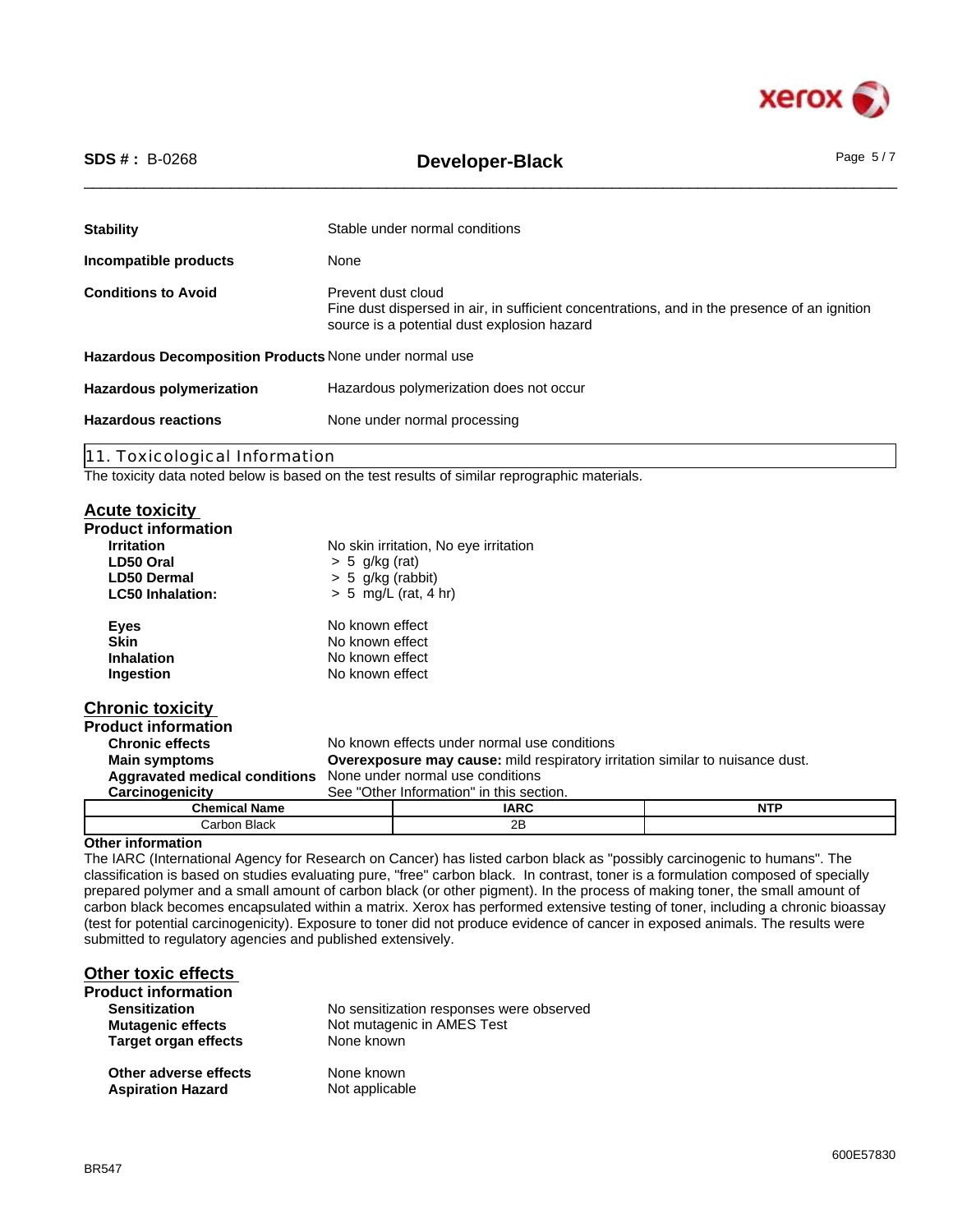

\_\_\_\_\_\_\_\_\_\_\_\_\_\_\_\_\_\_\_\_\_\_\_\_\_\_\_\_\_\_\_\_\_\_\_\_\_\_\_\_\_\_\_\_\_\_\_\_\_\_\_\_\_\_\_\_\_\_\_\_\_\_\_\_\_\_\_\_\_\_\_\_\_\_\_\_\_\_\_\_\_\_\_\_\_\_\_\_\_\_\_\_\_\_ **SDS # :** B-0268 **Developer-Black** Page 6 / 7

#### 12. Ecological Information

#### **Ecotoxicity**

The environmental impact of this product has not been fully investigated. However, this preparation is not expected to present significant adverse environmental effects.

| 13. Disposal Considerations                                                                                                                                                                                                                                                                                                                                                                                                                                                                                                    |  |  |
|--------------------------------------------------------------------------------------------------------------------------------------------------------------------------------------------------------------------------------------------------------------------------------------------------------------------------------------------------------------------------------------------------------------------------------------------------------------------------------------------------------------------------------|--|--|
| This material, as supplied, is not a hazardous waste according to Federal regulations (40<br>CFR 261). This material could become a hazardous waste if it is mixed with or otherwise<br>comes in contact with a hazardous waste, if chemical additions are made to this material, or<br>if the material is processed or otherwise altered. Consult 40 CFR 261 to determine whether<br>the altered material is a hazardous waste. Consult the appropriate state, regional, or local<br>regulations for additional requirements. |  |  |
| Dispose of in accordance with local regulations.                                                                                                                                                                                                                                                                                                                                                                                                                                                                               |  |  |
| 14. Transport Information                                                                                                                                                                                                                                                                                                                                                                                                                                                                                                      |  |  |
|                                                                                                                                                                                                                                                                                                                                                                                                                                                                                                                                |  |  |

**Note** This material is not subject to regulation as a hazardous material for shipping.

| 15. Regulatory Information |  |
|----------------------------|--|
|                            |  |

#### **OSHA Regulatory Status**

This product is an article which contains a mixture / preparation in powder form. Safety information is given for exposure to the article as sold and used by the customer. Intended use of the product is not expected to result in exposure to the mixture / preparation based on the packaging and method of dispensing.

While this material is not considered hazardous by the OSHA hazard Communication Standard (29 CFR 1910.1200), this SDS contains valuable information for the safe handling and proper use of the product. This SDS should be retained and made available to employees and other users of this product.

| International Inventories |          |  |
|---------------------------|----------|--|
| <b>TSCA</b>               | Complies |  |
| <b>DSL/NDSL</b>           | Complies |  |

#### **U.S. Federal Regulations**

#### **SARA 313**

Section 313 of Title III of the Superfund Amendments and Reauthorization Act of 1986 (SARA). This product does not contain any chemicals which are subject to the reporting requirements of the Act and Title 40 of the Code of Federal Regulations, Part 372. **Clean Water Act**

This product is not regulated as a pollutant pursuant to the Clean Water Act (40 CFR 122.21 and 40 CFR 122.42).

**Clean Air Act, Section 112 Hazardous Air Pollutants (HAPs) (see 40 CFR 61)**

This product is not regulated as a hazardous air pollutant (HAPS) under Section 112 of the Clean Air Act Amendments of 1990. **CERCLA**

This material, as supplied, does not contain any substances regulated as hazardous substances under the Comprehensive Environmental Response Compensation and Liability Act (CERCLA) (40 CFR 302) or the Superfund Amendments and Reauthorization Act (SARA) (40 CFR 355). There may be specific reporting requirements at the local, regional, or state level pertaining to releases of this material.

**TSCA**

TSCA 12(b) does not apply to this product.

#### **U.S. State Regulations**